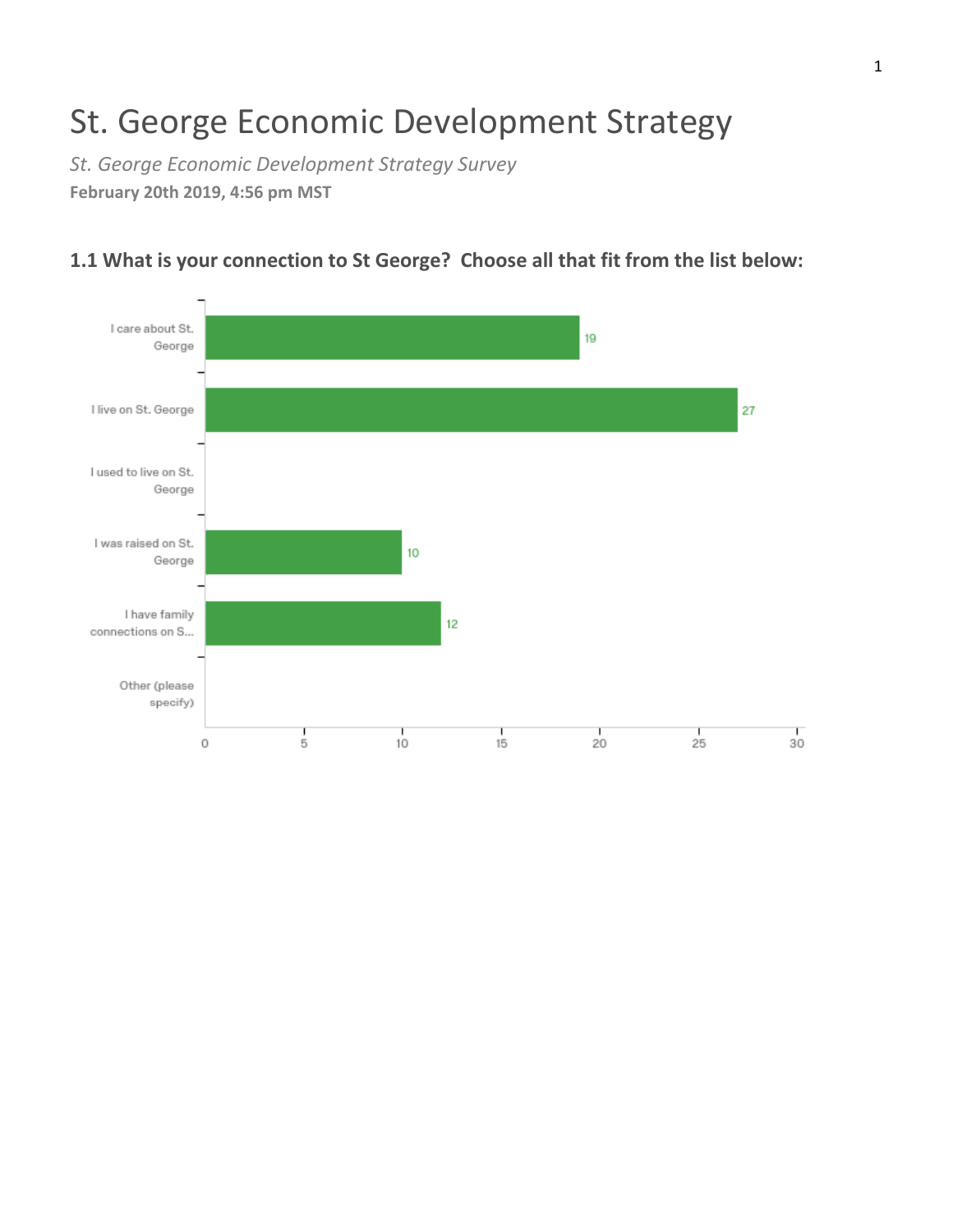

### **1.2 What answer best describes you? Choose as many as needed from the list below:**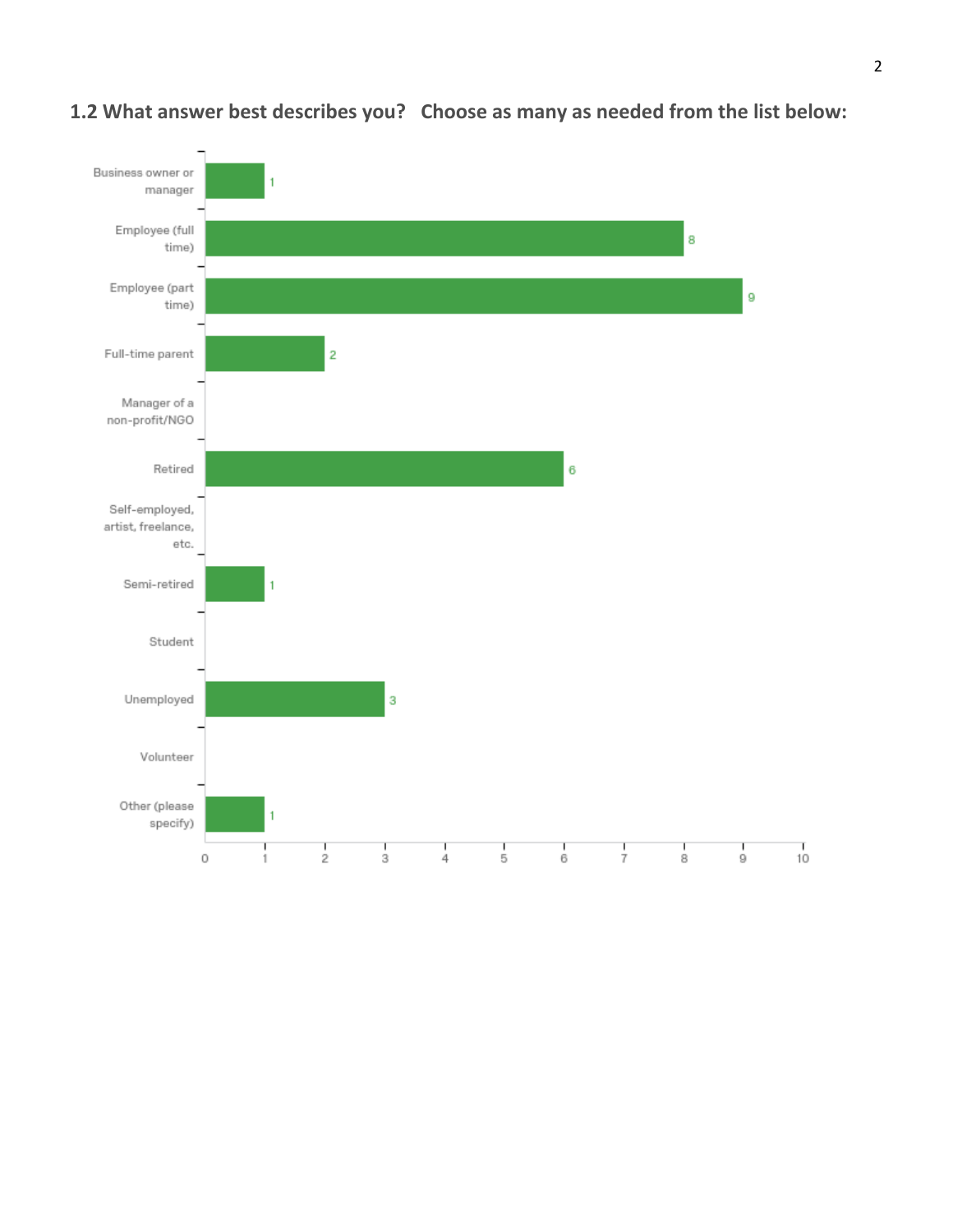**2.1a What are your top three goals you are hoping the Economic Development strategy will help achieve? Choose 3 from the list below:**



#### **Other**

Hopefully the goals will ultimately re-open the school

Natural gas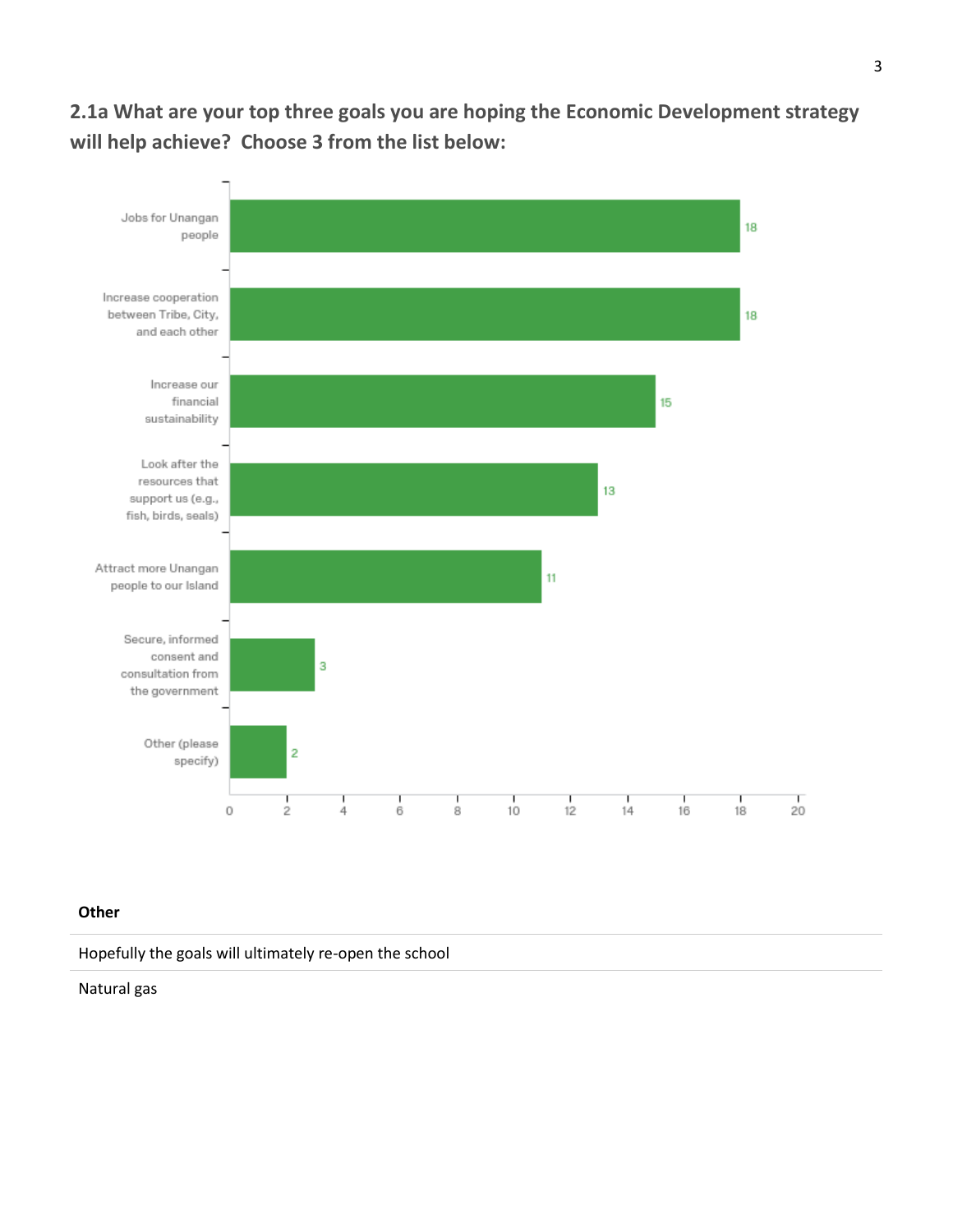#### **2.1b Please explain your choice or comment further on the issues/goals you identified:**

2.1b Please explain your choice or comment further on the issues/goals you identified:

Everybody needs to start doing things together

No

Tribes need to work closely. Native foods.

The Tribe refuses to cooperate with other entities; personal issues should not interfere with the welfare of the islands needs.

Attract people of all races nationalities to the island but increase and build upon our Unangan culture and heritage

Why do you have to say Unangan people. Not everyone who lives here is Unangan, no need to exclude them.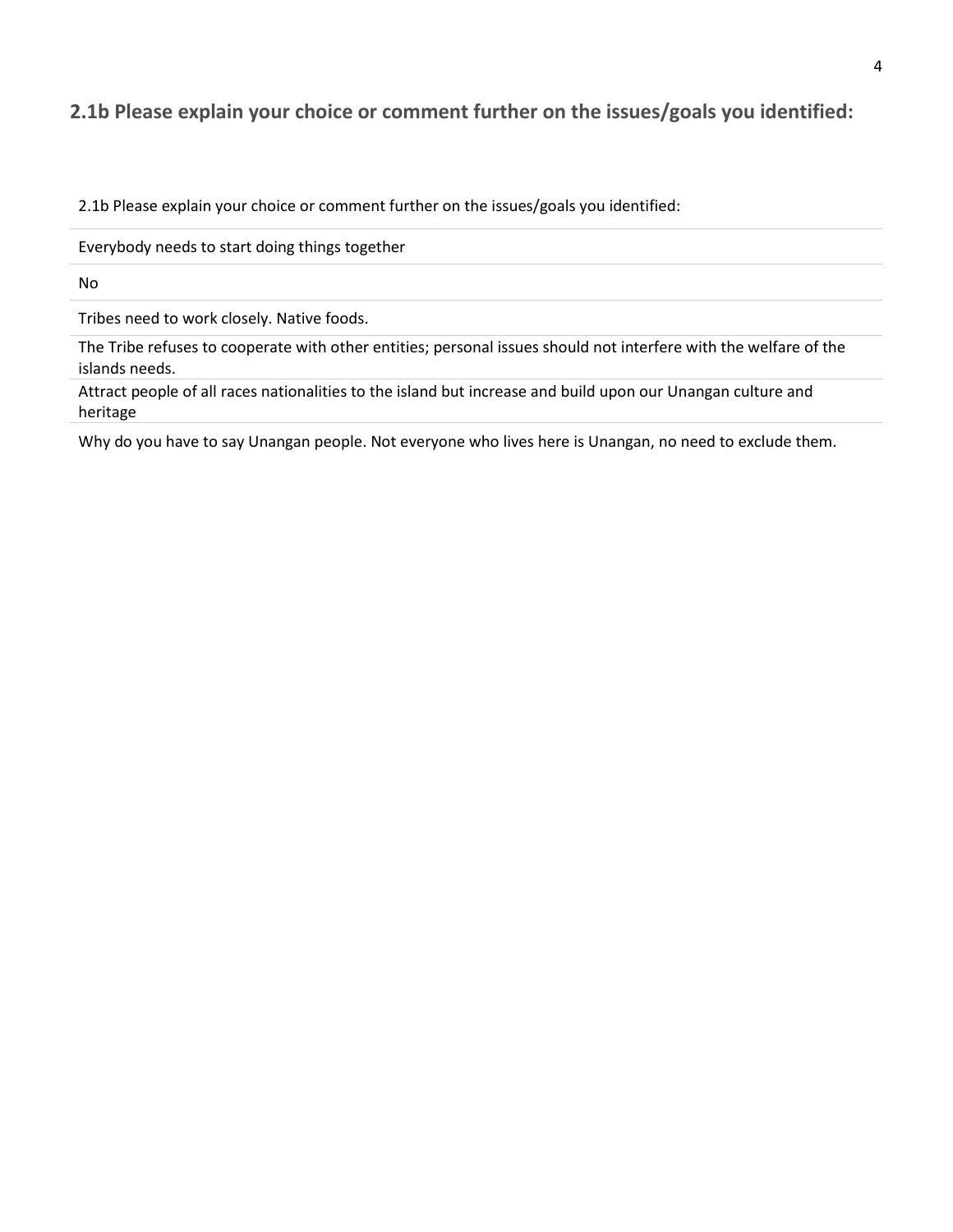## **2.2 What are the three biggest challenges, issues or concerns for the economic development of St. George? Choose 3 from the list below:**

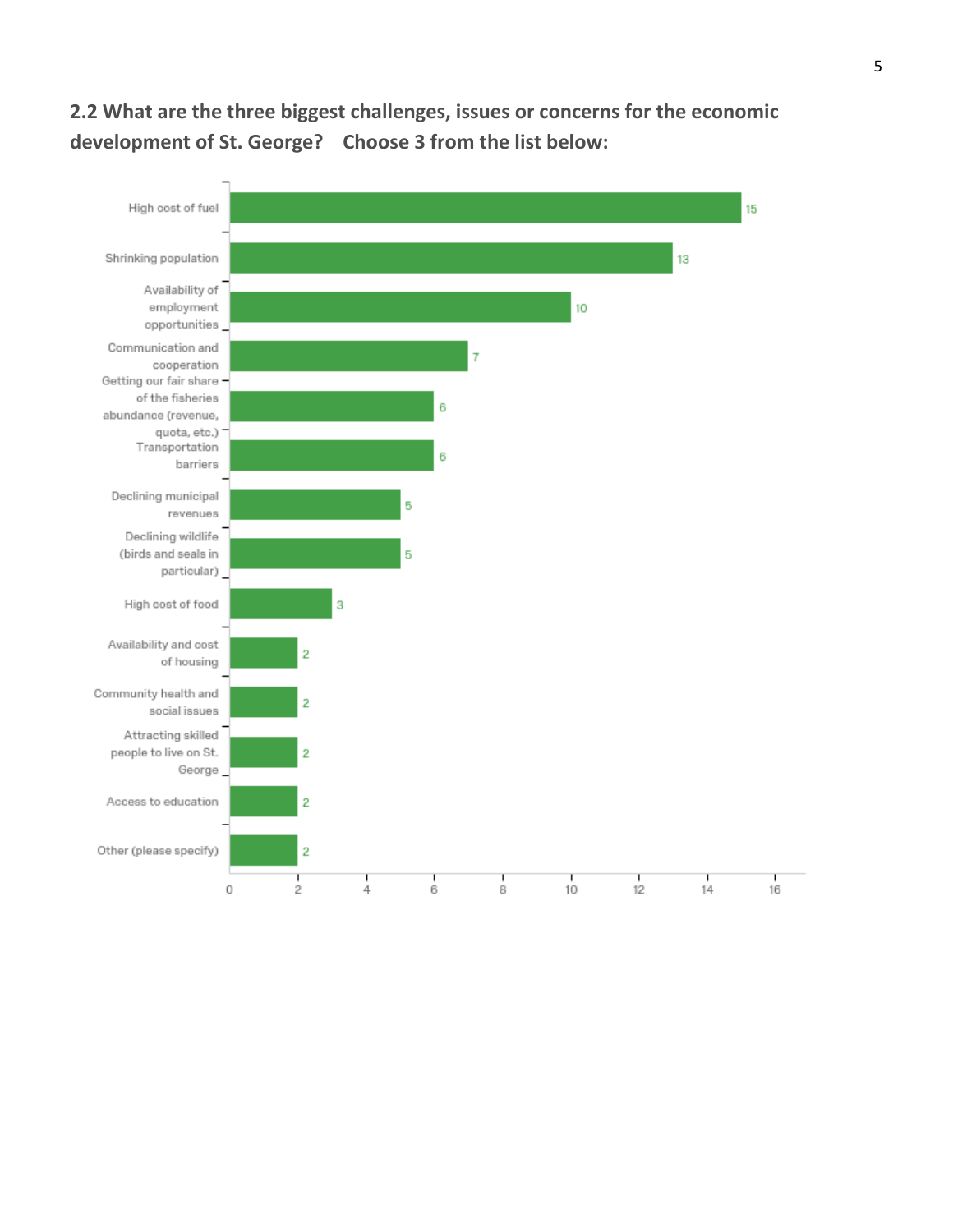**3.1a Do you support the idea of building a new harbor? This could support related industries like a fish processing plant, enable larger boats to land, tourism, conversation, etc.**

|                                                                    | 73%<br>Yes |                                                                                                                    |  |  |  |
|--------------------------------------------------------------------|------------|--------------------------------------------------------------------------------------------------------------------|--|--|--|
|                                                                    |            | $\blacksquare$ Yes (19) $\blacksquare$ No (4) $\blacksquare$ Need more information (1) $\blacksquare$ Only if: (2) |  |  |  |
| Only if                                                            |            |                                                                                                                    |  |  |  |
| Yes, Keep it at Zapadni Site                                       |            |                                                                                                                    |  |  |  |
| It brings prosperity to our community instead of costs and burdens |            |                                                                                                                    |  |  |  |

**3.1b Would you be interested in jobs or training created as a result of this opportunity (e.g. working at the harbor)?**

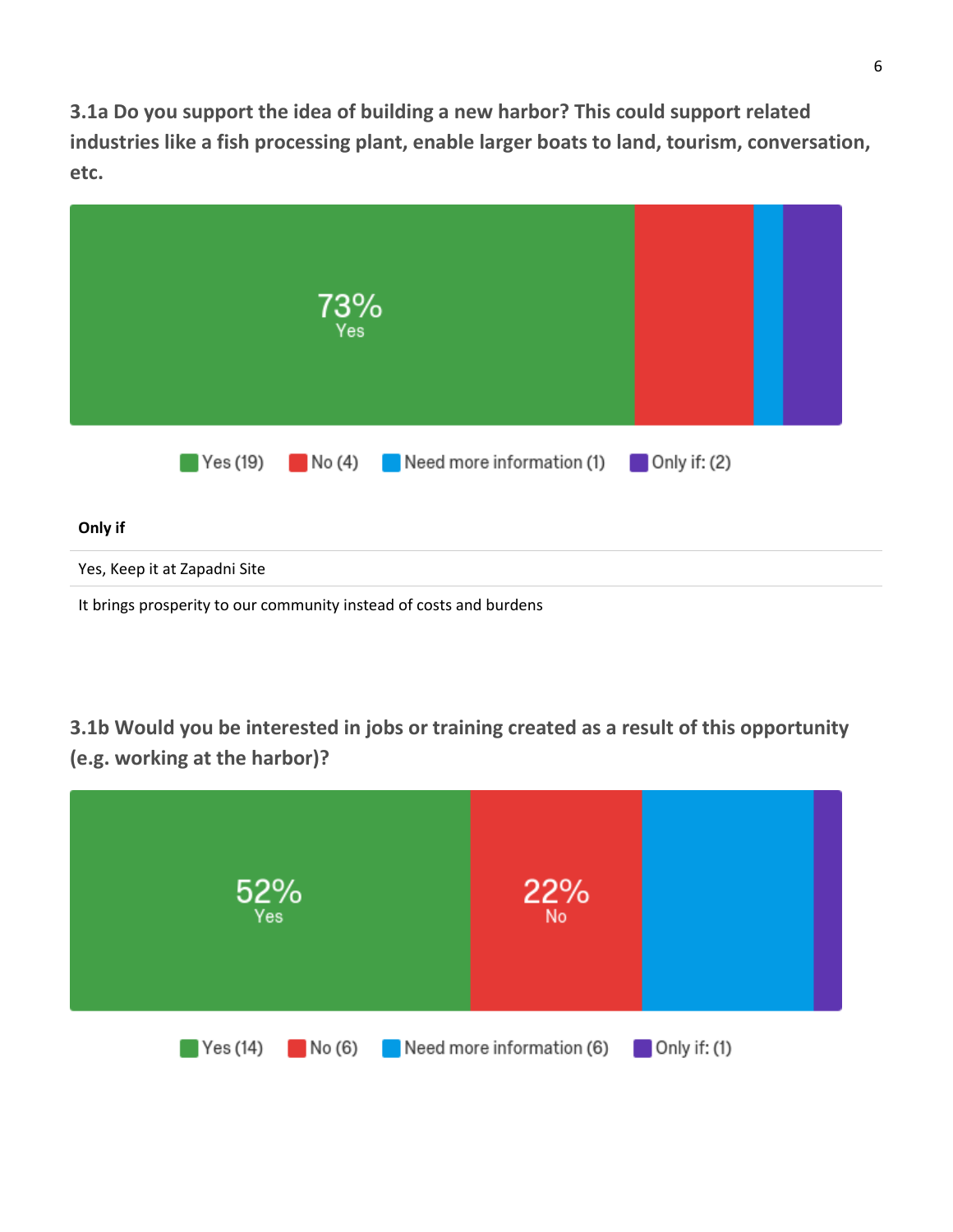#### **Only if**

#### If I was younger

**3.2a Do you support the idea of establishing a marine sanctuary around St. George? This could both protect our ecosystems and create economic opportunities through research, education, conservation, etc.**



# **3.2b Would you be interested in jobs or training created as a result of this opportunity (e.g. working at the sanctuary or in conservation)?**

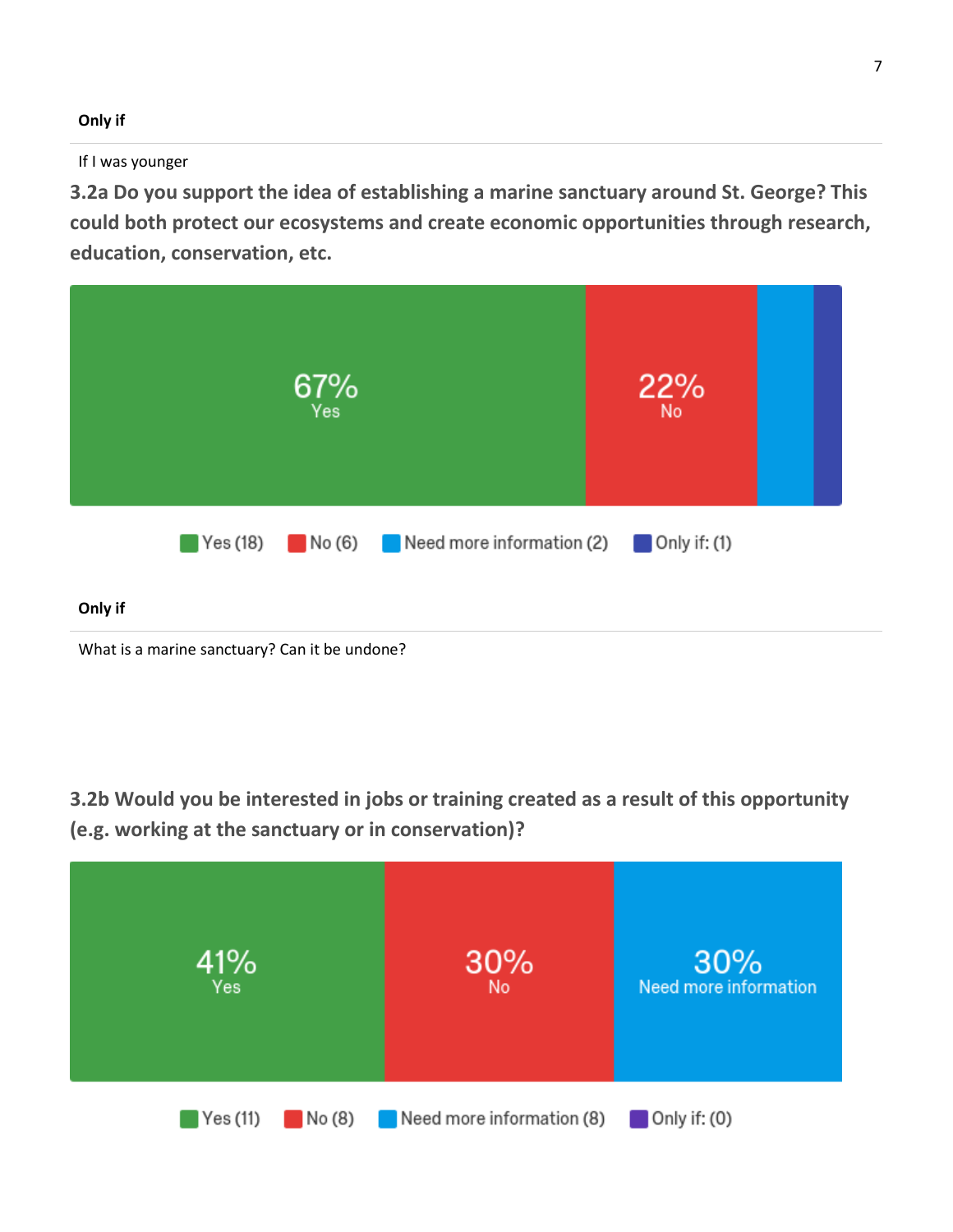**3.3a Do you support the idea of developing ecotourism opportunities (e.g. reindeer hunting trips)?**



**3.3b Would you be interested in jobs or training created as a result of this opportunity (e.g. working in ecotourism)?**

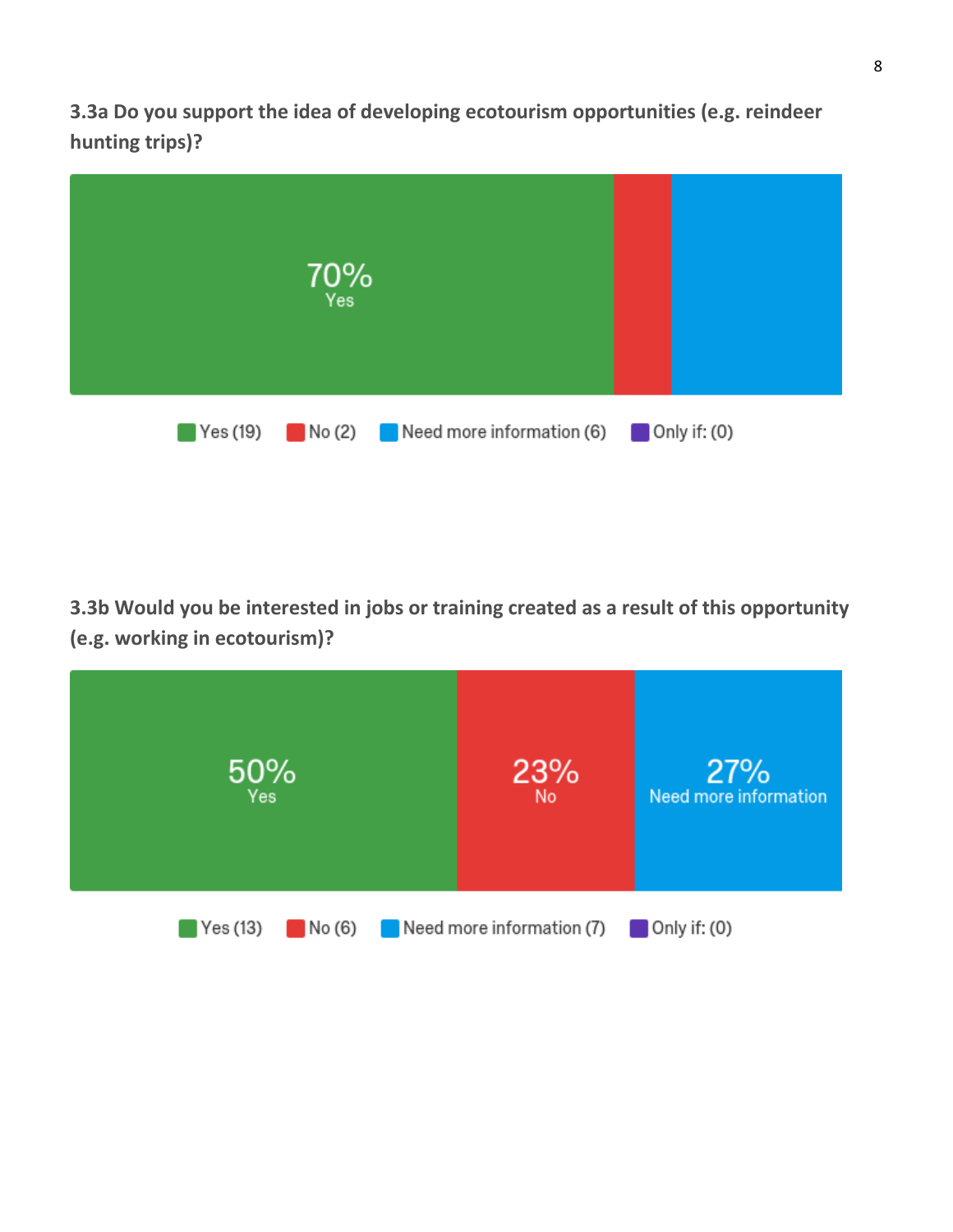**3.4a Do you support the idea of St. George trying to secure more benefits from commercial fishing (e.g. trying to attract fishermen to land on St. George in order to increase revenues from the raw fish tax?)**



**3.4b Would you be interested in jobs or training created as a result of this opportunity (e.g. working in fish processing)?**

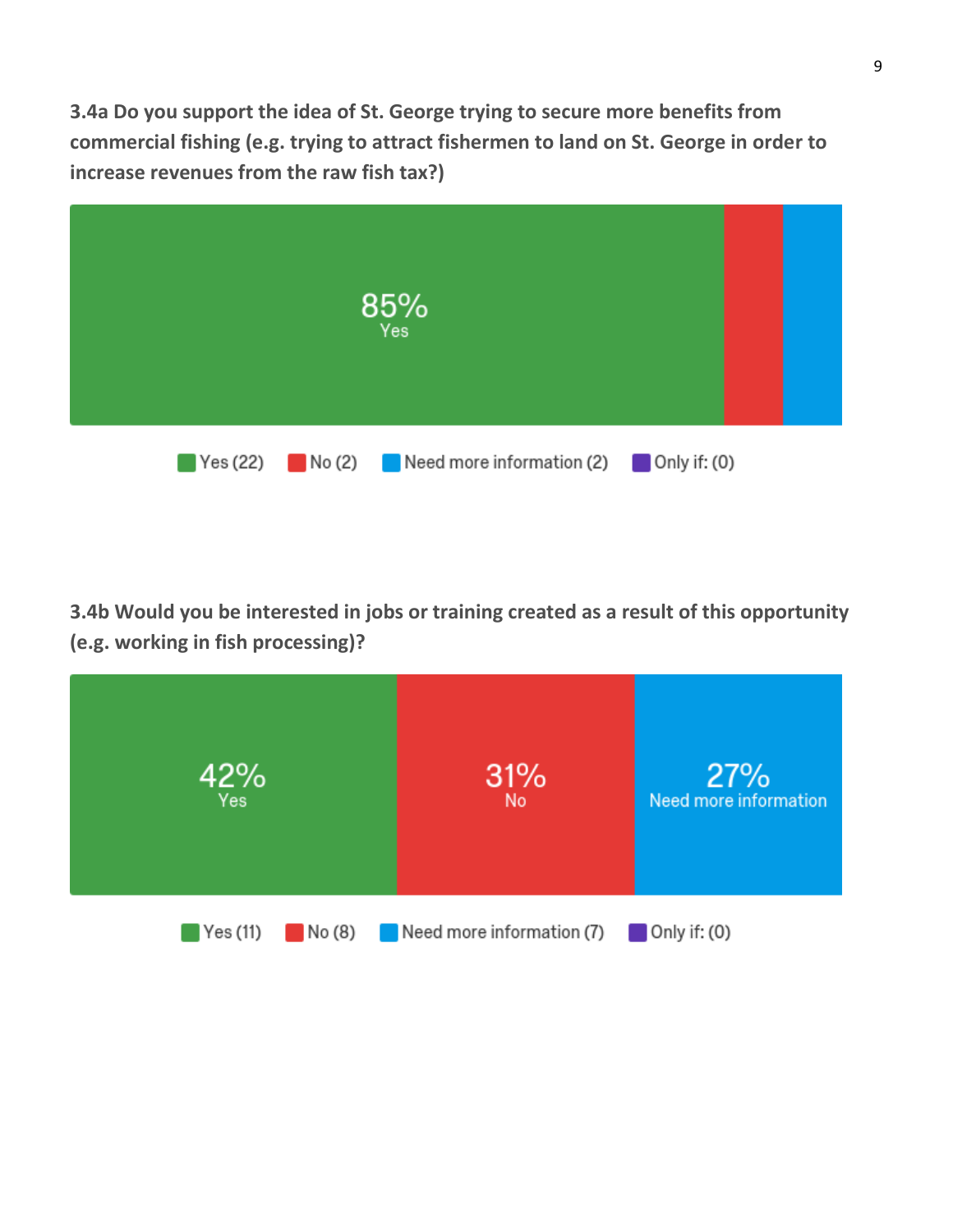**3.5 Do you support the idea of St. George applying for more grants (e.g. wildlife and conservation grants, social services grants)?**



**3.6a Do you support the idea of St. George encouraging entrepreneurship and innovation (e.g. selling reindeer sausage)?**

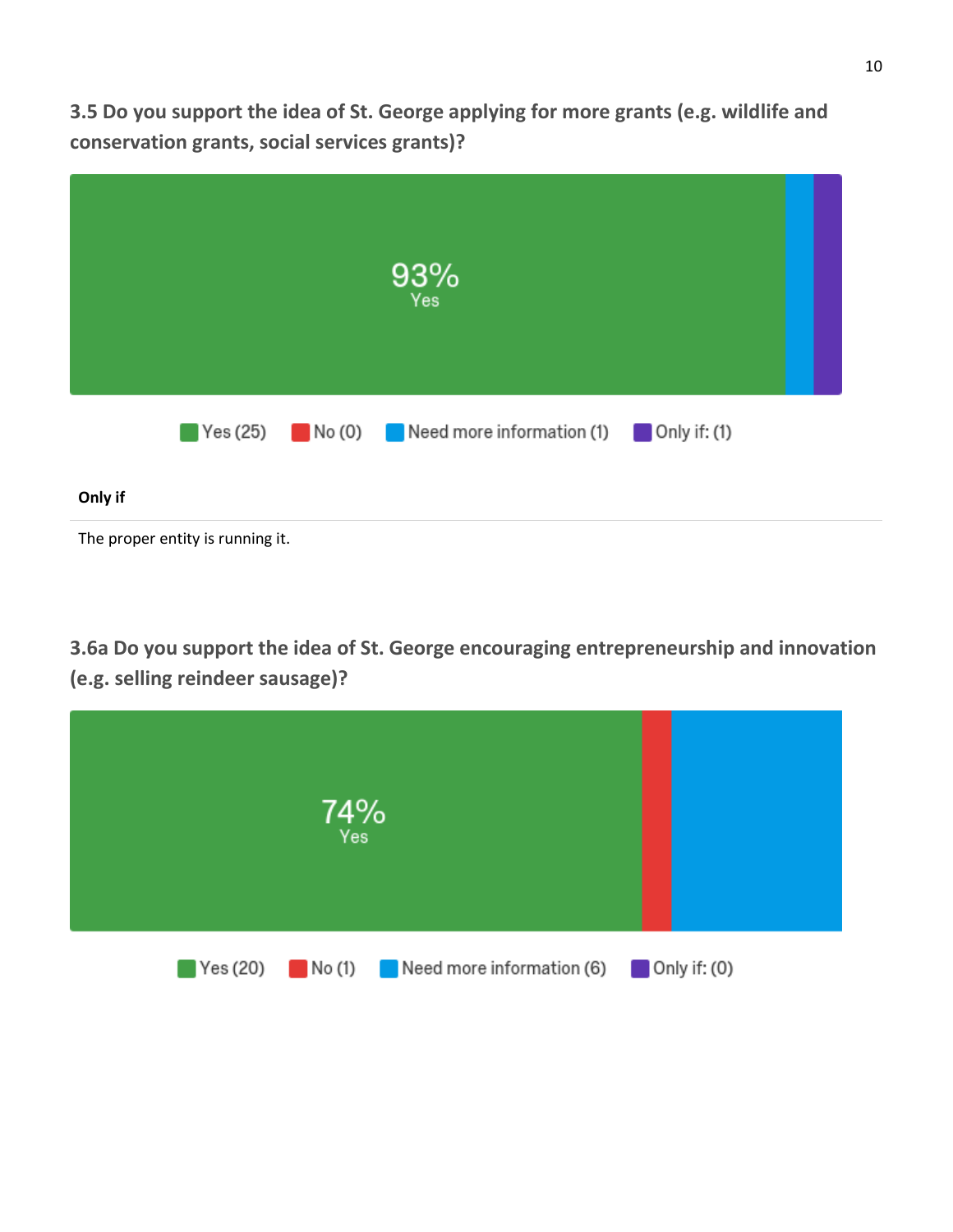### **3.6b Do you have any innovative business ideas that you think would work on St. George?**

Get along together and be happy

[Need to have a mechanic around here]

Kelp farming Sea urchins harvest and processing Reindeer meat processing Microbrewery Vessel repair

Bar & Brown Jug?

Wash house tours - for tourism Seal tours - for tourism Reduce hotel costs - have it as B&B

Harvest of sea urchins, mussels Or sea bird scat as fertilizer

Espresso stand - coffee shop

Boat service improvements at old harbor

Shuttle Vessel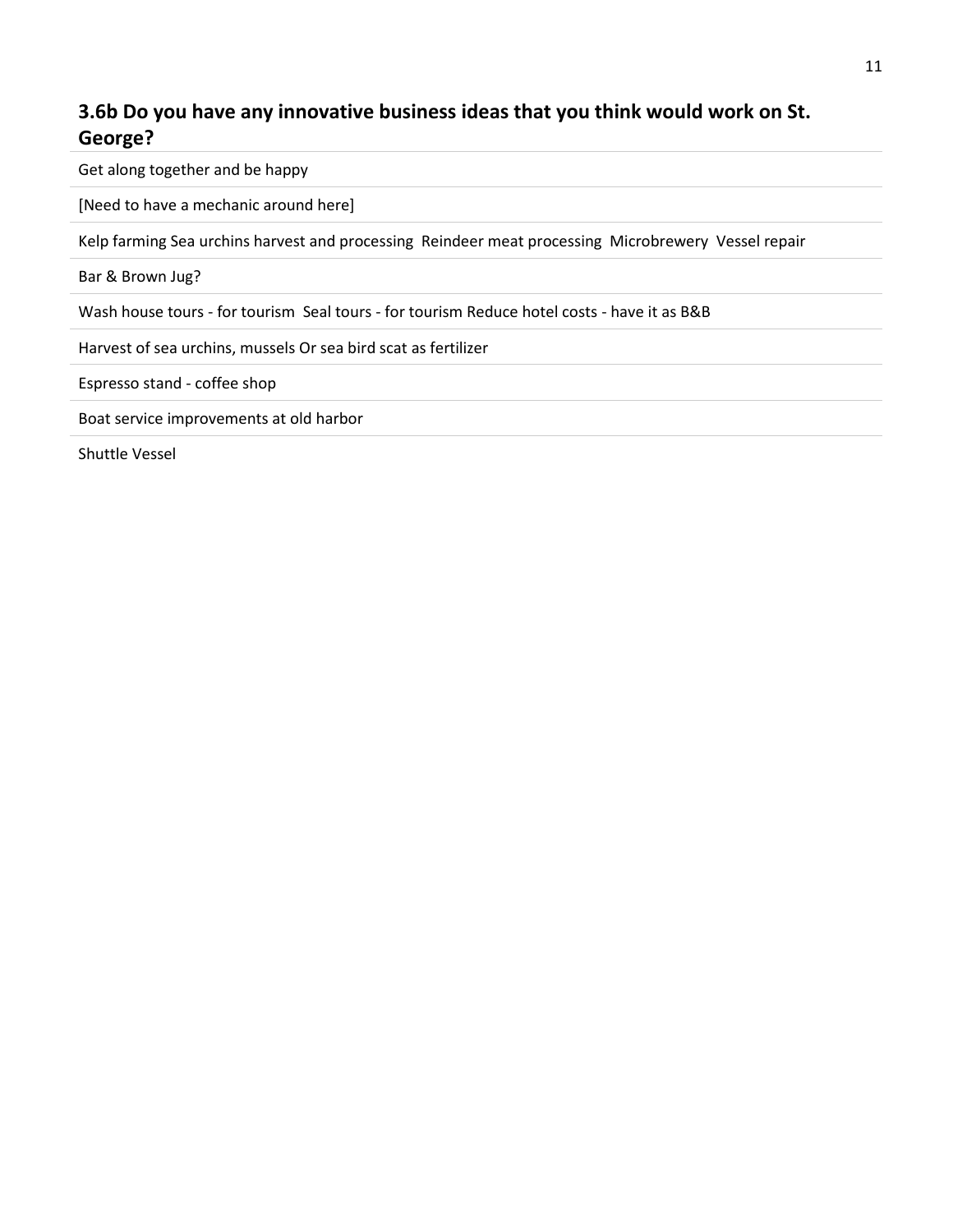**3.7 Which of the above opportunities do you think has the best potential to boost St. George's economy? Please rank your top three by typing 1, 2, and 3 in the adjacent boxes:**

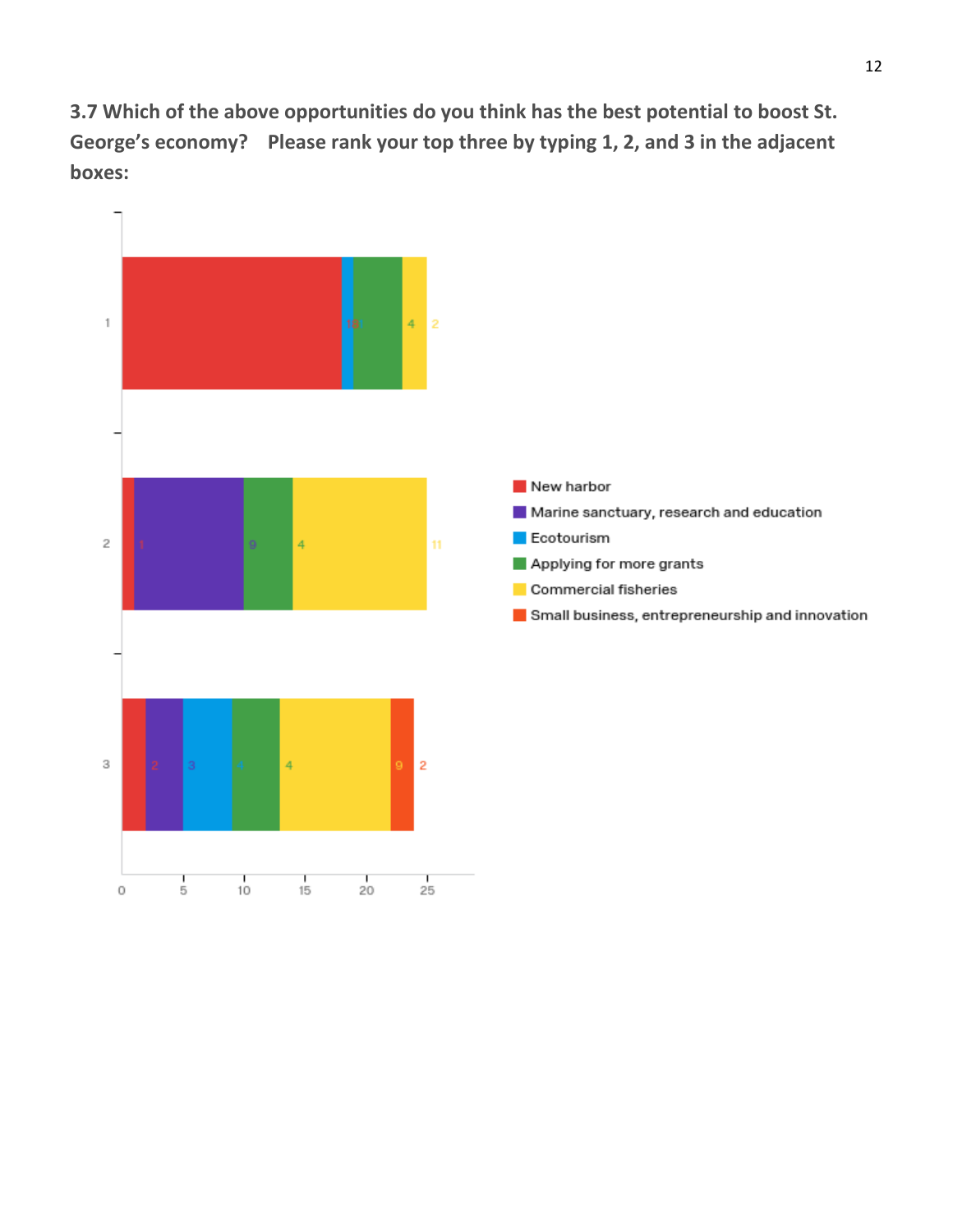**4.1 Do you think it would be a good idea to partner with St. Paul on certain economic development initiatives (e.g. Bering Sea Learning Campus).**



Maybe

I don't know why we haven't done anything w/STP at all?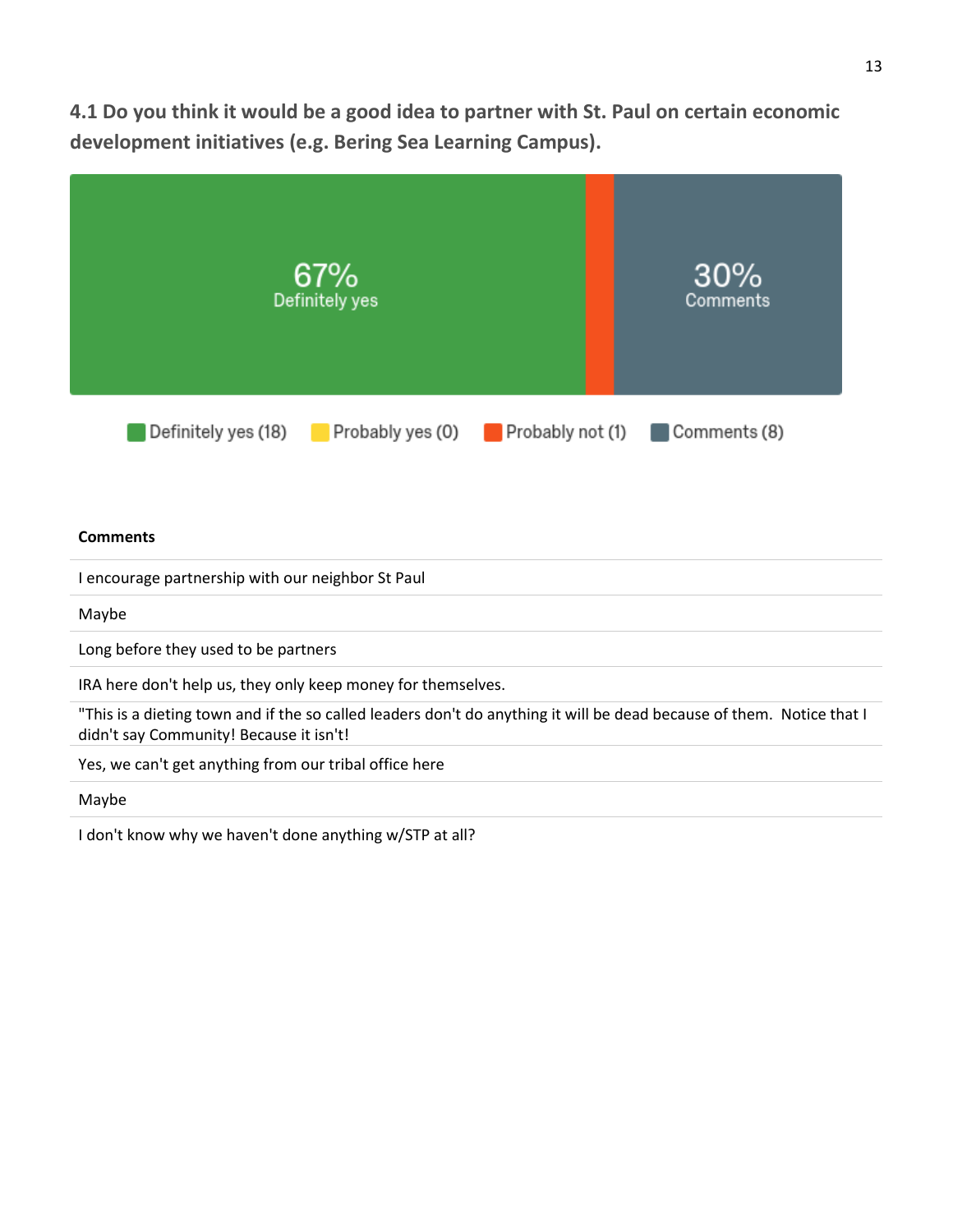**5.1 Which of the following do you think is most important to enhancing quality of life on St. George? Choose 3 from the list below:**



#### **Other**

Green house, green house, green house! No one seems interested at all in growing our own produce. Had green house over 3 years - locals complain about no fresh food produce but nobody does anything about it.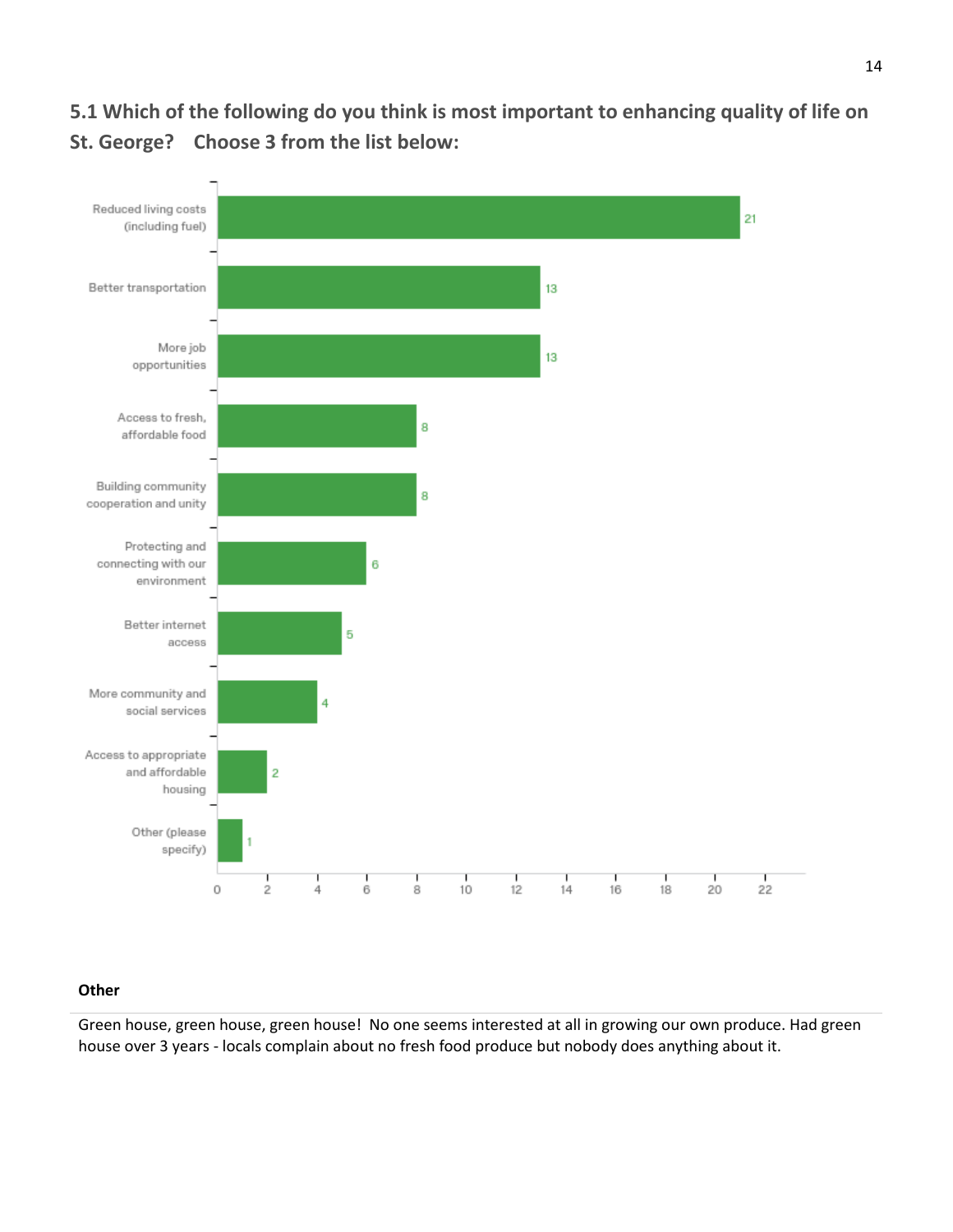

# **6.1 What best describes your ideal job situation?**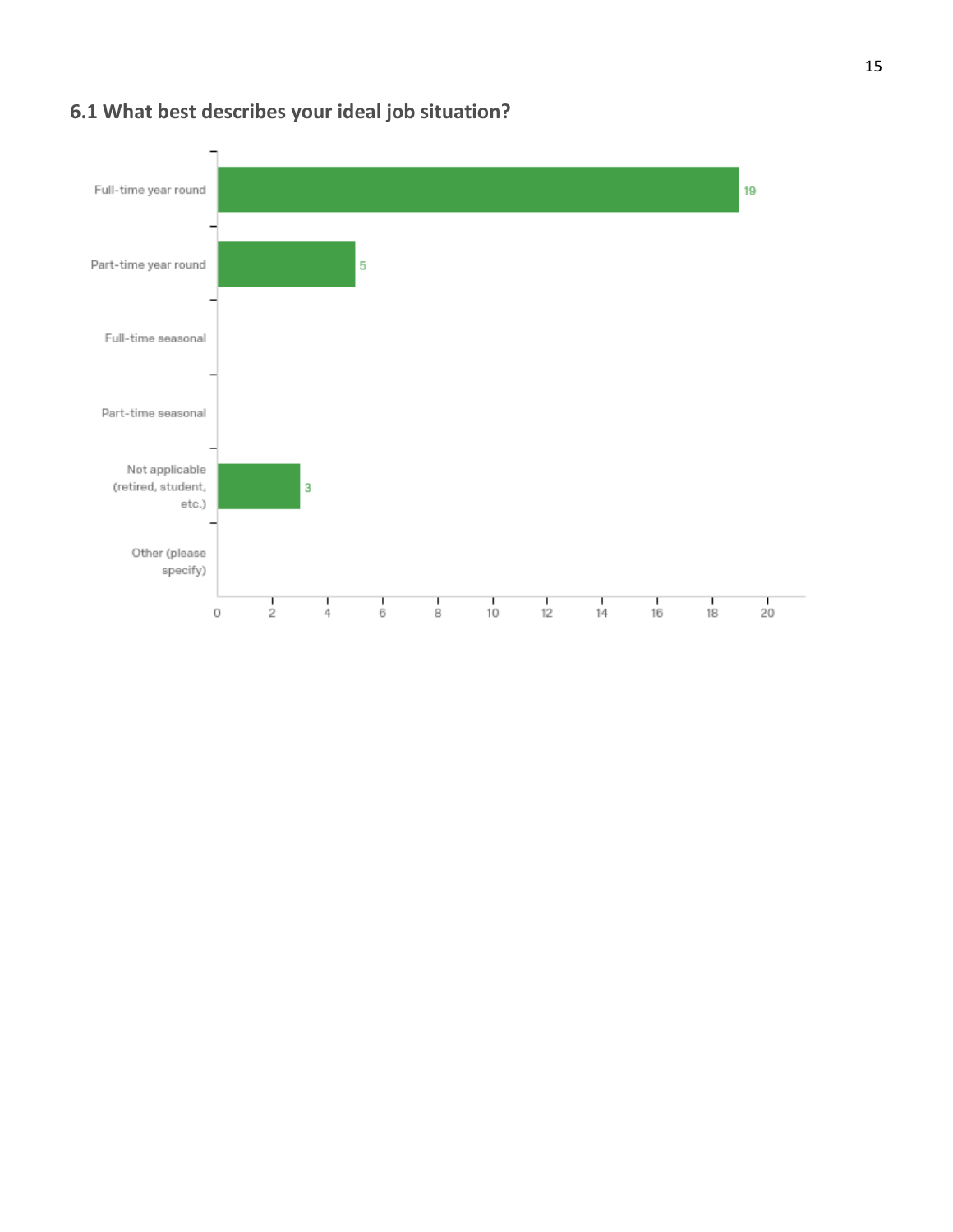

### **6.2a Do you currently have the 'ideal situation' that you indicated above?**

### **6.2b If you answered "No", why not?**

Economic stagnation or the lack of

Retired

Barely working

Complicated

Lack of funds for full time employment

N/a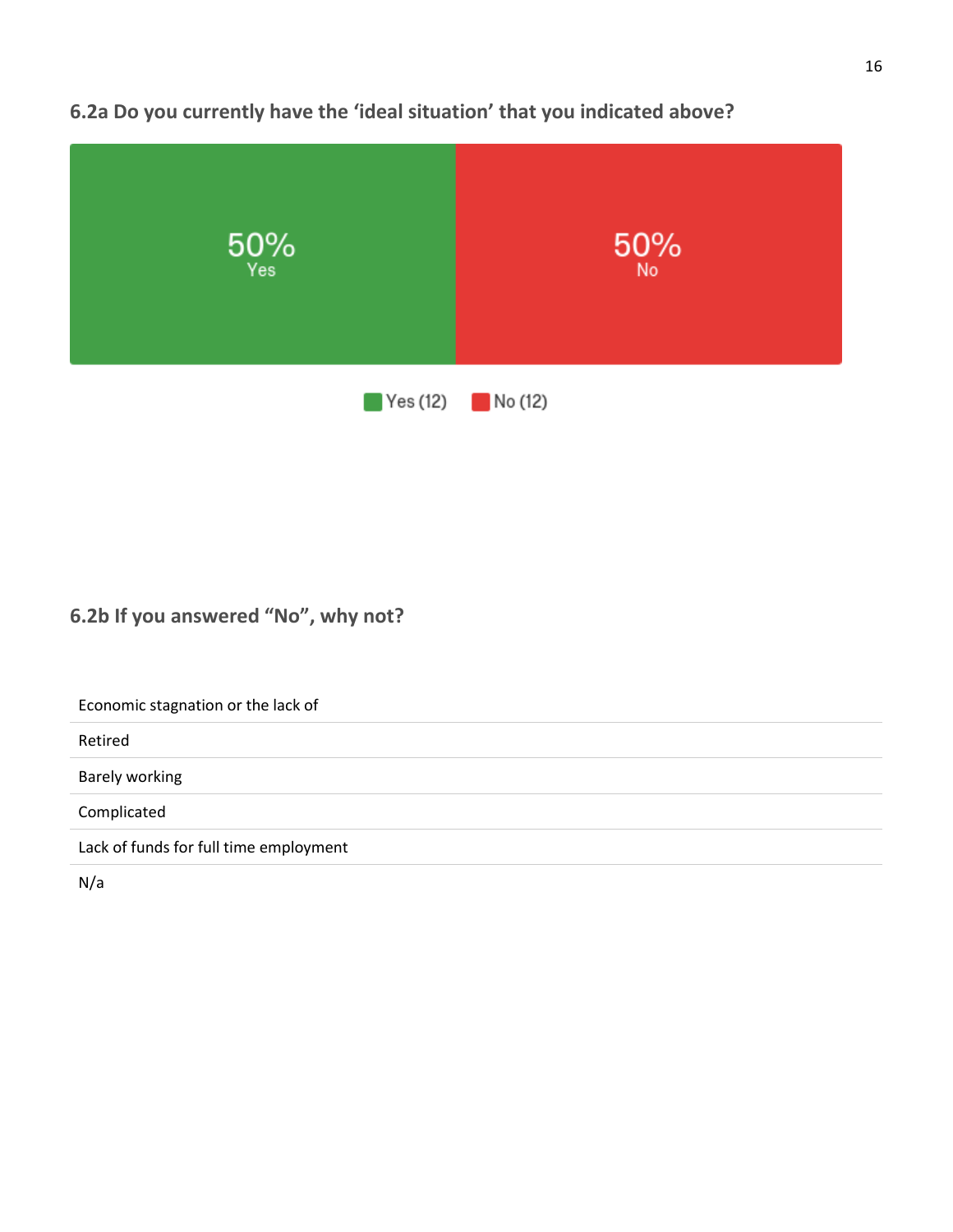

# **7.1 How long have you lived on St. George?**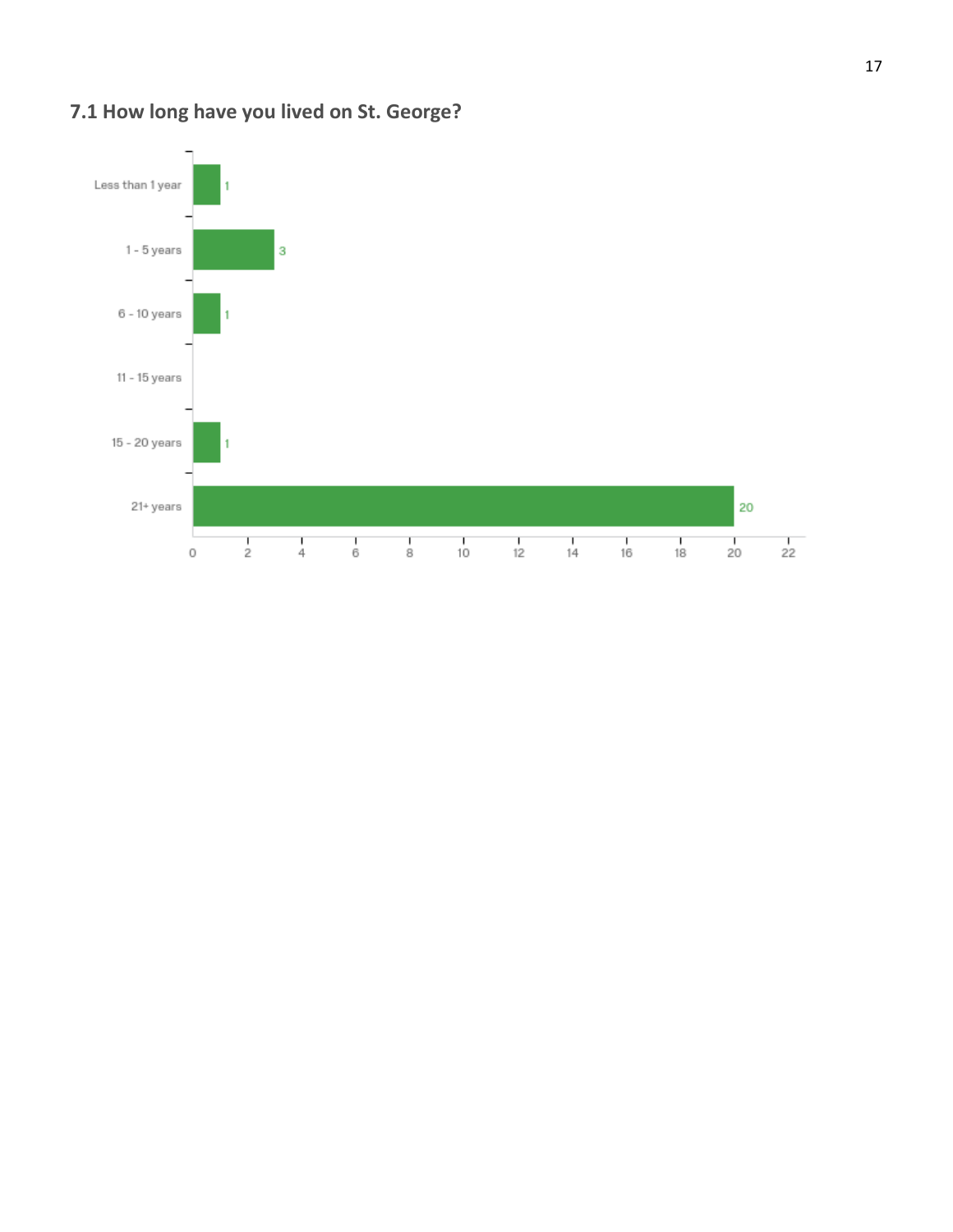**7.2 How old are you? (We are asking because we want to make sure that we have representation from all age groups)**

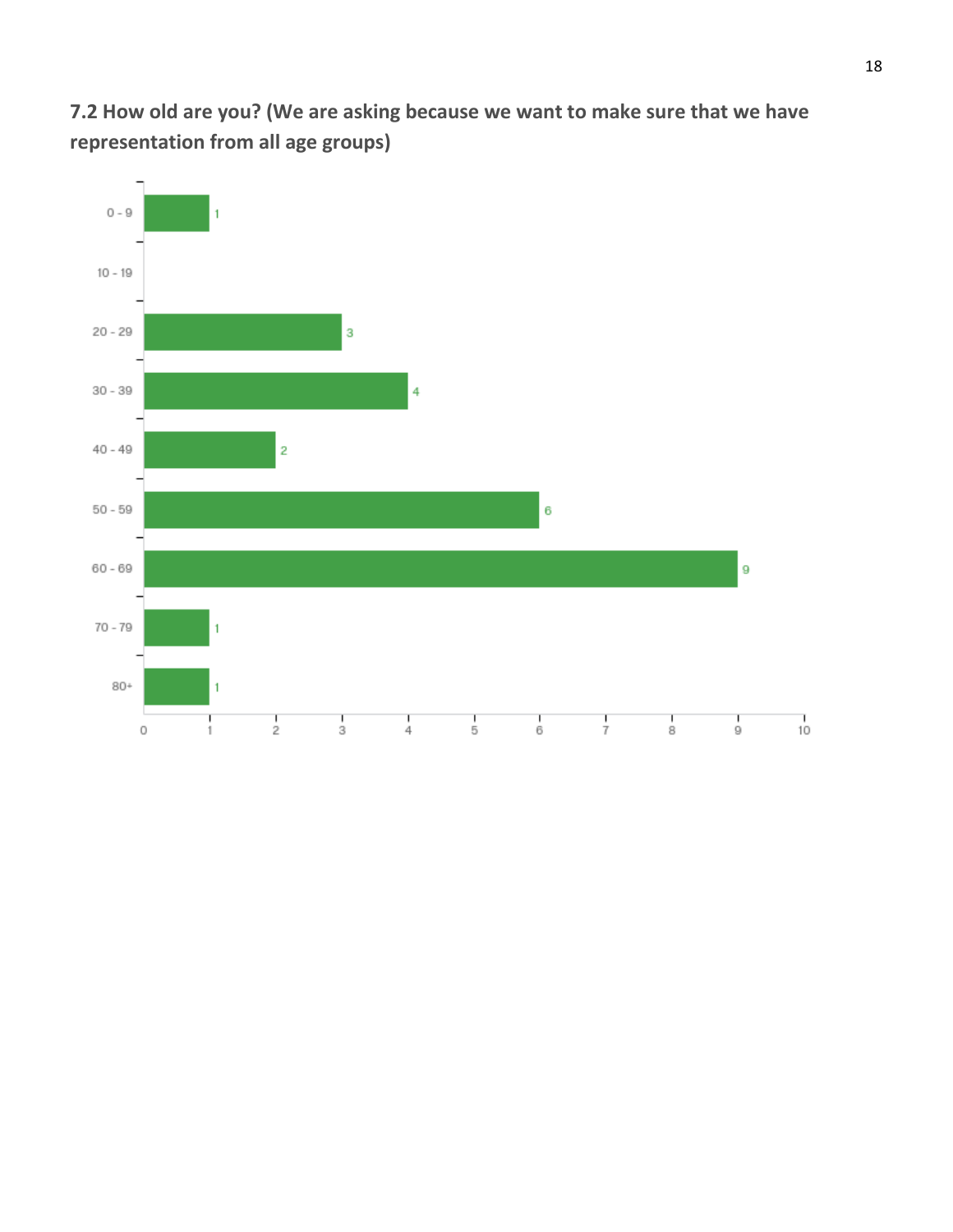#### **7.3 Is there anything else we should know?**

7.3 Is there anything else we should know?

Start picking up the garbage regularly again!!!

Be open minded Work with different entities It will from more strength for everybody

Need to lower electricity costs

All political entities responsible in some fashion must work to help St George develop an economy

Would like to grow old here but that looks bleak

The community must work together the people are so divided We have to work and come together

The green house works! I personally grew crops successfully every year since it was built.

Would the new harbor need a Harbor Master/Harbor Officer?